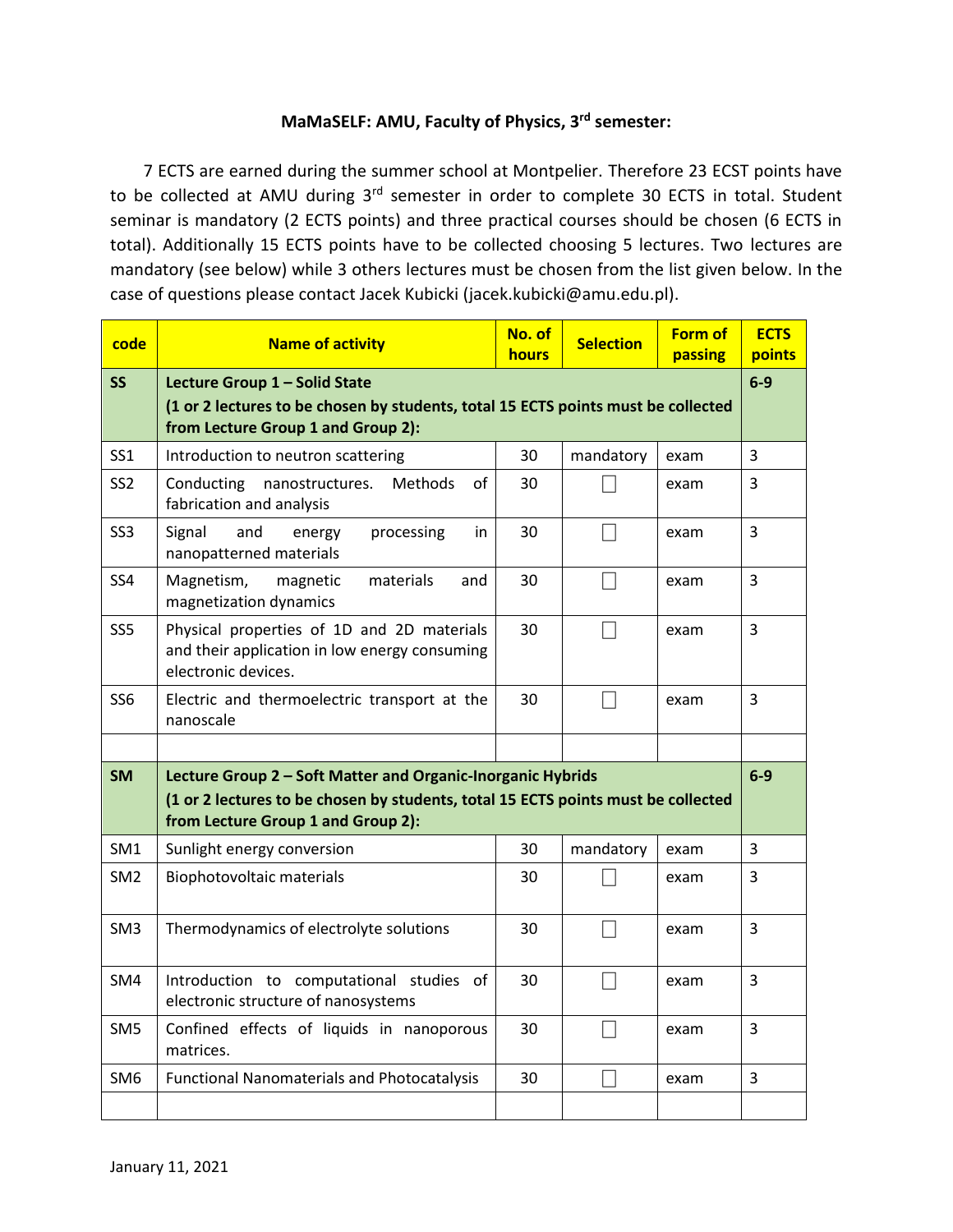| <b>SE</b>       | <b>Students' seminars</b>                                                                                                                                |    |           |                       |                |  |
|-----------------|----------------------------------------------------------------------------------------------------------------------------------------------------------|----|-----------|-----------------------|----------------|--|
| <b>SE</b>       | <b>Students' seminars</b><br>(2-3 seminars will be given by each students<br>from the topics related to the chosen<br>lectures from group 1 and group 2) | 30 | mandatory | delivered<br>seminars | $\overline{2}$ |  |
| <b>PC</b>       | <b>Practical Courses (3 courses have to be chosen)</b>                                                                                                   |    |           |                       |                |  |
| PC <sub>1</sub> | Fabrication<br>and<br>analysis<br>of<br>surface<br>nanostructures                                                                                        | 15 |           | written<br>report     | $\overline{2}$ |  |
| PC <sub>2</sub> | Coarse-grained Monte Carlo simulations of<br>polymers                                                                                                    | 15 |           | written<br>report     | $\overline{2}$ |  |
| PC <sub>3</sub> | Time-resolved absorption measurements                                                                                                                    | 15 |           | written<br>report     | $\overline{2}$ |  |
| PC4             | Electron microscopy                                                                                                                                      | 15 |           | written<br>report     | $\overline{2}$ |  |
| PC5             | Molecular dynamics simulations - part I                                                                                                                  | 15 |           | written<br>report     | $\overline{2}$ |  |
| PC <sub>6</sub> | Liquids in confinement; the novel phases in<br>nanopores                                                                                                 | 15 |           | written<br>report     | $\overline{2}$ |  |
| PC7             | Preparation and characterization of solar cells                                                                                                          | 15 |           | written<br>report     | $\overline{2}$ |  |
|                 |                                                                                                                                                          |    |           |                       |                |  |
| Total:          |                                                                                                                                                          |    |           |                       |                |  |

\* 7 ECTS are earned during a summer school at Montpelier

**Lectures description (**red – delivered by experimentalists, blue - by theoreticians**)**

**Students must attend to at least 5 lectures, 2 of them are mandatory**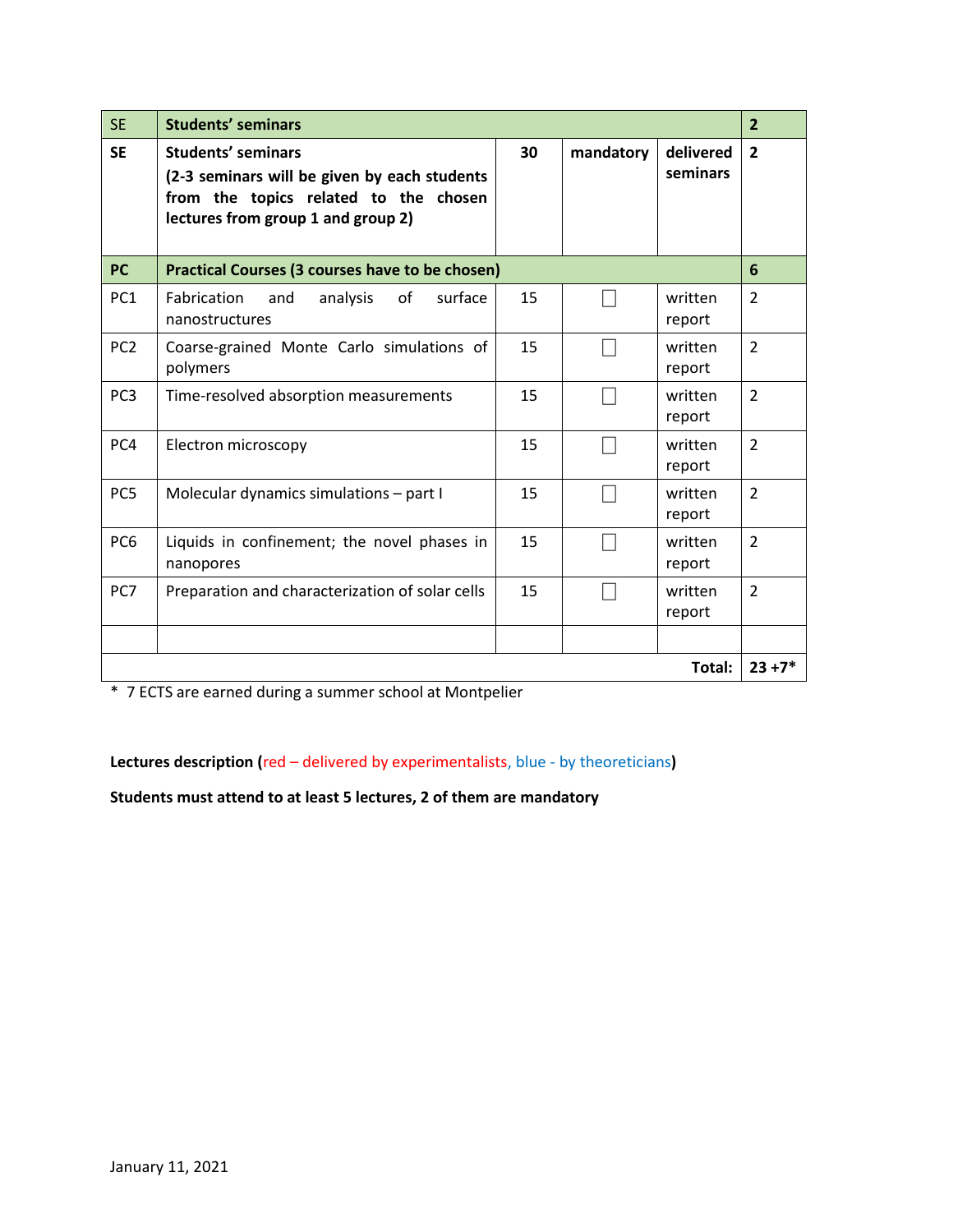## **Lecture group 1 - Solid State**

### **SS1.** Aleksandra Pajzderska: **Introduction to neutron scattering**

The lecture will include:

- 1. Theory of neutron scattering
- 2. Elastic and inelastic neutron scattering
- 3. Neutron scattering facilities and productions of neutrons

4. Neutron detection, instrumentations and instrument components (spectrometers, diffractometers and reflectometers)

5. Methodology of measurement and access to neutron facilities

6. Examples of the use of neutron methods in condensed matter research, in particular: in materials for energy conversion and energy storage, ionic and conducting systems, fuel cell, thin films, nanocomposites, porous systems and photovoltaic systems.

### **SS2.** Mateusz Kempiński: **Conducting nanostructures. Methods of fabrication and analysis**.

Lecture will involve the following topics:

1) Basic issues concerning the physics of conductors (free electron gas, Fermi level, band structure, electron scattering mechanisms, etc.).

2) Methods of nanostructure preparation (thin layer deposition: PVD, CVD, ALD, MBE; surface nanostructurization: IBS, GLAD, thermal reconstruction; lithographic methods).

3) Surface Analysis Techniques (overview of vacuum technologies; imaging: STM, AFM, SEM; spectroscopy: XPS, EDS, Raman, STS; structure: XRD, XRR, RHEED, LEED; adhesion and wetting: contact angle).

4) Charge carrier and spin transport in nanostructures (measurement techniques: AC/DC four probe conductivity, EPR, Hall effect; localization: granular systems and metal-insulator transitions, tunneling and hopping conduction, Coulomb blockade, quantum dots, single electron devices).

5) Carbon-based nanostructures (graphene, nanotubes, fullerenes, active carbons, etc.).

6) Application of conducting nanostructures (sensors, energy generation and storage, nanoelectronics, spintronics, etc.).

#### **SS3.** Jarosław W. Kłos: **Signal and energy processing in nanopatterned materials**

The aim of the course is to make students familiar with the physics of excitation (electromagnetic waves, electronic excitation and spin-waves) in various types of periodic, twocomponent structures and to present the basic computational methods dedicated to such systems (e.g. plane wave method). The lecture and the tutorial will be devoted to the selected categories of periodic composites such as: phontonic crystals, semiconductor superlattices and magnonic crystals, which manifest the presence of energy gaps in the spectrum of excitations. The knowledge about the wave excitations in such systems is important for designing of new materials and devices for signal processing.

#### **SS4.** Maciej Krawczyk: **Magnetism, magnetic materials and magnetization dynamics**

The first part of the lecture is dedicated to introduction to magnetism. Starting from basic low of the electrodynamics, magnetic and electromagnetic fields, the magnetization and magnetic moment, with susceptibilities of ferromagnetic, antiferromagnetic and ferrimagnetic materials will be discussed. Advanced concepts of electron-electron interaction will be introduced in order to give a general overview and explains basic fundamental concepts in magnetism and microscopic origin of the magnetism in solids. The second part concerns magnetic properties of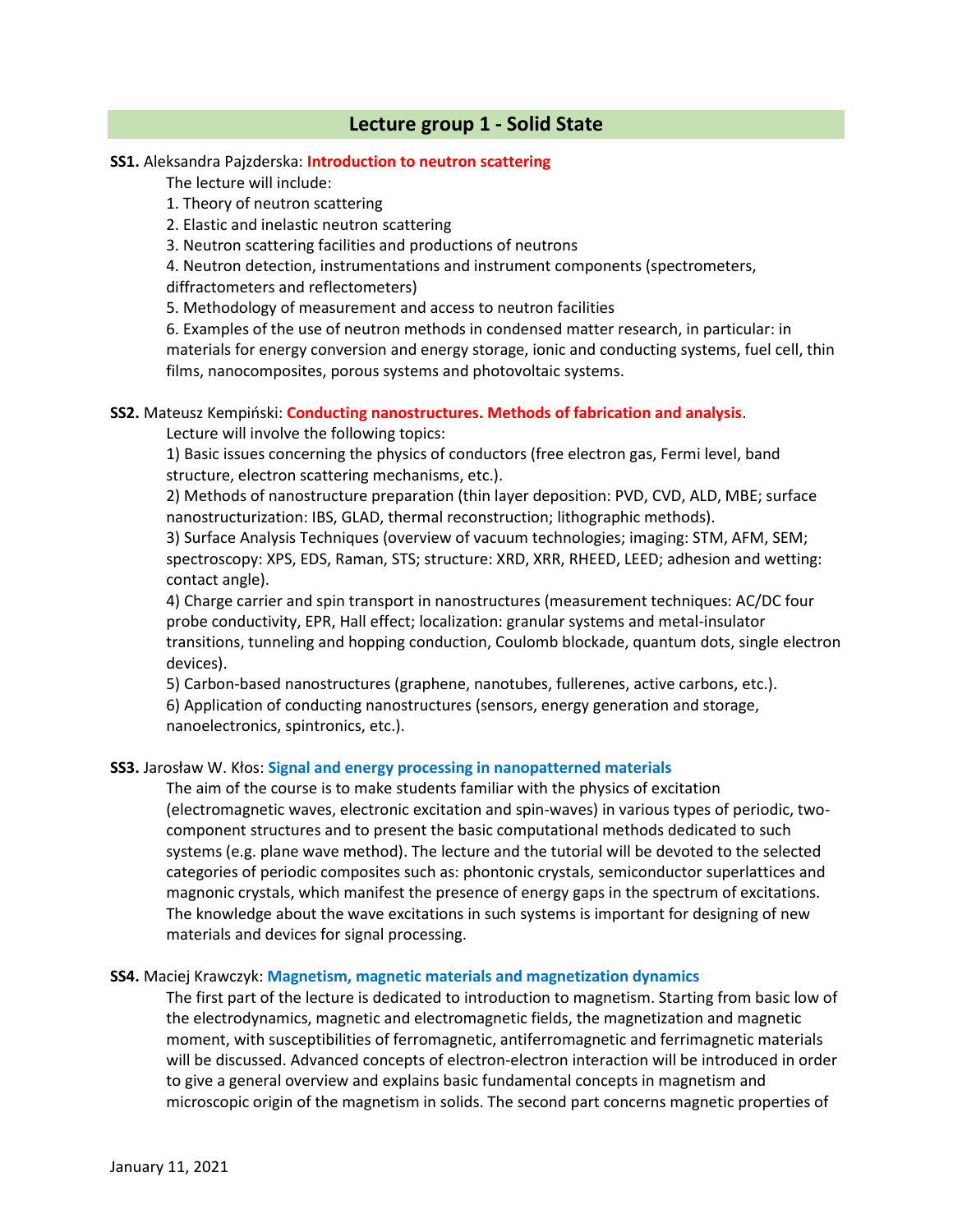ferromagnetic materials with explaining role of different type of energy terms determining magnetic properties. The detailed description of hysteresis and related properties will be provided, including magnetic domain formation, domain walls theory and complex magnetization textures with its possible applications in future magnetic memories. The physics of thin films, multilayers, giant magneto-resistance, and nanoscale patterned ferromagnetic materials will be presented with emphasizing prospects for controlling and using heat dissipation. Last part will be devoted to the spin wave dynamics and principles of the magnonics, an emerging field of physics with its potential to be used in electronic, radio-frequency and spintronic devices offering up to two orders of magnitude decrease of the energy consumption as compared to the currently used CMOS and RF devices

## **SS5.** Maciej Wiesner: **Physical properties of 1D and 2D materials and their application in low energy consuming electronic devices.**

Reduction of dimensions of a material from 3D to 2D or 1D results in confinement of charge carriers and phonons spreading in the material. Consequently classical approach is not satisfactory, because quantum phenomena have to be taken into account to describe properties of the above mentioned particles and quasi-particles. Graphene, silicene, topological insulators are examples of the 2D materials considered as the best candidates for application in nanoelectronics for lossless energy transfer of high frequency signals. The NanoBioMedical Centre offers impressing facilities allowing for samples fabrication and their characterisation. An electron beam lithography, focus ion beam and photolithography will be used for sample fabrication. Characterisation of the samples will be performed using four-probe station, AFM, SEM and microRaman spectroscopy.

#### **SS6.** Ireneusz Weymann: **Electric and thermoelectric transport at the nanoscale.**

In this lecture we will give an overview of basic theoretical methods used for studies of electric and thermoelectric transport properties of various nanostructures, including quantum dots, molecules and nanowires. We will discuss new effects emerging in transport through such systems in the context of low-energy consuming devices for future memory cells and information processing. Special attention will be paid to the discussion of thermoelectric properties, such as the Seebeck and spin-Seebeck effects. We will present the relevant theoretical framework to analyze these effects in nanostructures and discuss the differences compared to conventional bulk materials. Large enhancement of thermopower in nanoscale structures resulting from size quantization and quantum interference makes these systems very promising for energy harvesting devices.

## **Lecture group 2 - Soft Matter and Organic-Inorganic Hybrids**

## **SM1.** Marcin Ziółek: **Sunlight energy conversion**

The lecture will be devoted to the principles of photovoltaics and the systems used for solar fuels (mainly water splitting). The operation of solar cells of the first, second and third generation will be presented, the efficiency limits of various devices will be discussed, and the emerging branches of photovoltaics will be highlighted. Large part will be devoted to the recently widely studied sunlight conversion systems using nanomaterials and hybrid organic-inorganic composites. This lecture will be also accompanied with the presentations how to prepare simple low-cost solar cells (e. d. dye-sensitized solar cells) and how to characterize them using basic photovoltaic and spectroscopic measurements. The use of modern ultrafast laser spectroscopy tools used to study dye-sensitized and perovskite systems will be also emphasized.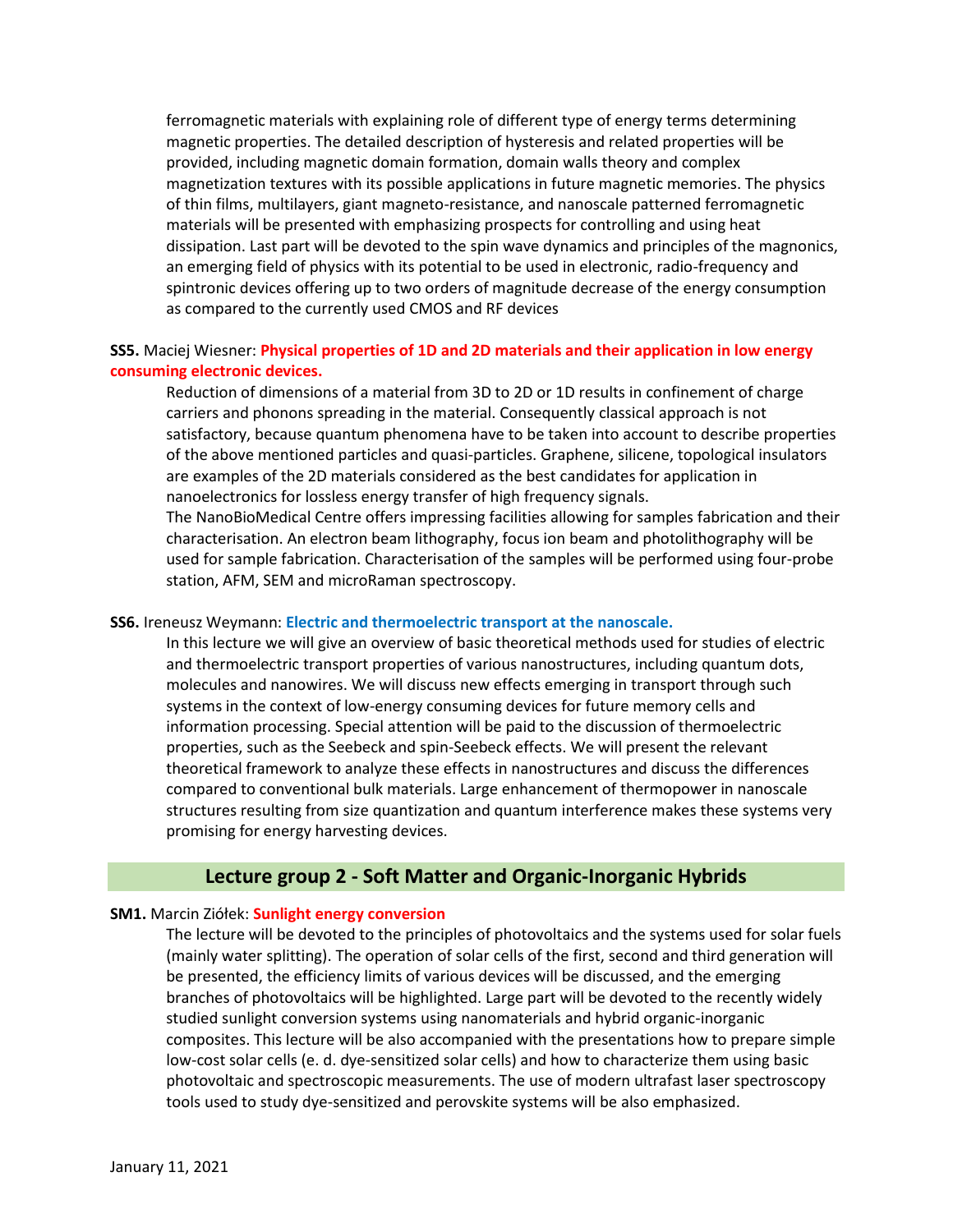#### **SM2.** Krzysztof Gibasiewicz: **Biophotovoltaic materials**

In the first part of the lecture natural photosynthetic light conversion will be introduced and selected light-converting proteins will be presented in more details. Then theories of intermolecular energy and electron transport will be introduced followed by presentation of basic optical and electrochemical techniques used to track excitation energy and electron transport. In the second part of the lecture selected biohybrid materials composed of photosynthetic proteins and inorganic components (conducting glass, semiconductors, conducting gels) will be described. Basic spectral and electrochemical properties of photovoltaic cells containing these materials will be demonstrated in the lab.

### **SM3. Jarosław S. Kłos: Thermodynamics of Electrolyte Solutions**

Part One: Introductory Statistical Mechanics (statistical postulates, statistical description of many-particle systems, microcanonical ensembles, canonical ensembles, grand canonical ensembles).

Part Two: Introduction to phenomenological thermodynamics (basic notions and the zeroth law of thermodynamics, the internal energy and the first law of thermodynamics, the entropy and the second law of thermodynamics, the thermodynamic potentials).

Part Three: Electrolyte Solutions (introduction to thermodynamics of solutions, perfect solutions, real solutions, chemical reactions, galvanic and electrolytic cells, the Nernst Equation, The Gouy-Chapman Theory, The Stern Layer, The Debye-Hueckel Theory).

## **SM4. Tomasz Kostyrko: Introduction to Computational Studies of Electronic Structure of Nanosystems**

Nanoscience deals with phenomena that appear on interface of solids and atomic or molecular world. The problems that emerge need applications of methods coming from various research fields: atomic, molecular and solid state physics, quantum chemistry and computer science. The ensuing computational tasks are very demanding since a large number of electrons are involved in forming main features of electronic structure of the nanosystems. Therefore one needs methods that provide a trade-off between the accuracy and feasibility of computation procedures.

The lecture will provide an introduction to the computational chemical methods used in studies of electron properties of solids and nanostructures. The foundations of the density functional theory will be presented and a review of its implementations in several freely accessible (GPL licensed) computer codes will be given. The application of the method will be exemplified by discussing various case studies. Emphasis will be put on selected nanosystems important for the energy processing and applications. In particular, carbon-based systems like nanotubes and graphene, both free-standing as well as forming composite systems with inorganic crystals will be analyzed.

## **SM5. Małgorzata Śliwińska-Bartkowiak: Liquids in Confinement; Quasi-high pressure effects in nanopores**

Phenomena that occur only at very high pressures in the bulk phase are often observed to occur in the confined phase at normal pressures (the pressure of the bulk phase equilibrium with the confined phase) in abundant experimental evidence suggests that adsorbates confined in nanoporous carbons exhibit high pressures, such as high pressure crystal structures, high pressure chemical reactions, and the deformation of pore walls due to the adsorbate. Also molecular simulation studies of the pressure tensor for simple adsorbates in carbon nanopores of slit, cylindrical and spherical geometries show that for modest bulk phase pressures the